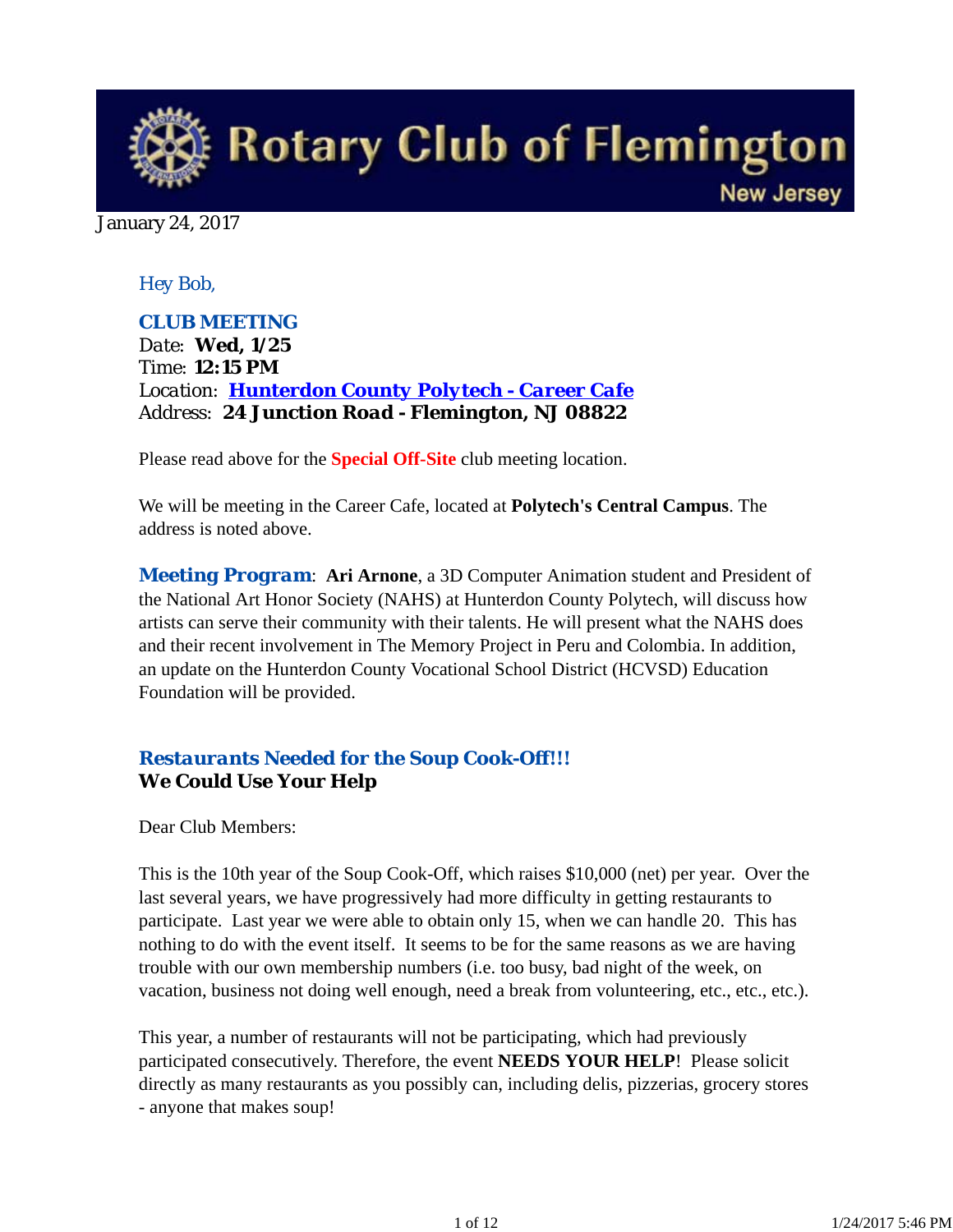We also need gift certificates for door prizes valued at \$50.00 or more. This can take the form of anything. Often when a restaurant says no, they are willing to offer a gift certificate instead.

**Click Here** to view the club website, which has PDF copies of the "**Restaurant Registration Form**" and "**Press Release**" included. Below is an article about the event that you could copy & paste into an email to someone.

Please help.

With You in Rotary Service, Mick Schaible Eml: mickschaible@yahoo.com



## *Rotary Club of Flemington OFF-SITE MEETINGS for January 2017*

In typical fashion, Copper Hill Country Club will be closed during the month of January. Therefore, the January 2017 meetings will be held **off-site**. We will resume meetings back at Copper Hill on Wed, February 1, 2017. The following is the list of

off-site meetings for January:

Wed, 1/04: **OFFSITE** Meeting at **Dockside Market & Grill** Wed, 1/11: **OFFSITE** Meeting at the **Hunterdon Medical Center** Wed, 1/18: **OFFSITE** Meeting at **Al Fresco's** Wed, 1/25: **OFFSITE** Meeting at the **Hunterdon County Polytech Career Cafe**



*10th Annual HUNTERDON COUNTY ROTARY SOUP COOK-OFF* **Monday, February 27, 2017 5:00 to 7:00pm** H.C.R.H.S. Commons 29 Junction Road - Flemington, NJ

Hundreds of soup lovers countywide will attend the event at Hunterdon Regional High School Commons on Monday, February 27, 2017.

An **admission fee and a food donation to the Food Pantry** entitles you to enjoy sample-size cups of any and all entered soups, plus the opportunity to vote for your favorite. At the end of the evening, two trophies will be awarded, one for PEOPLE'S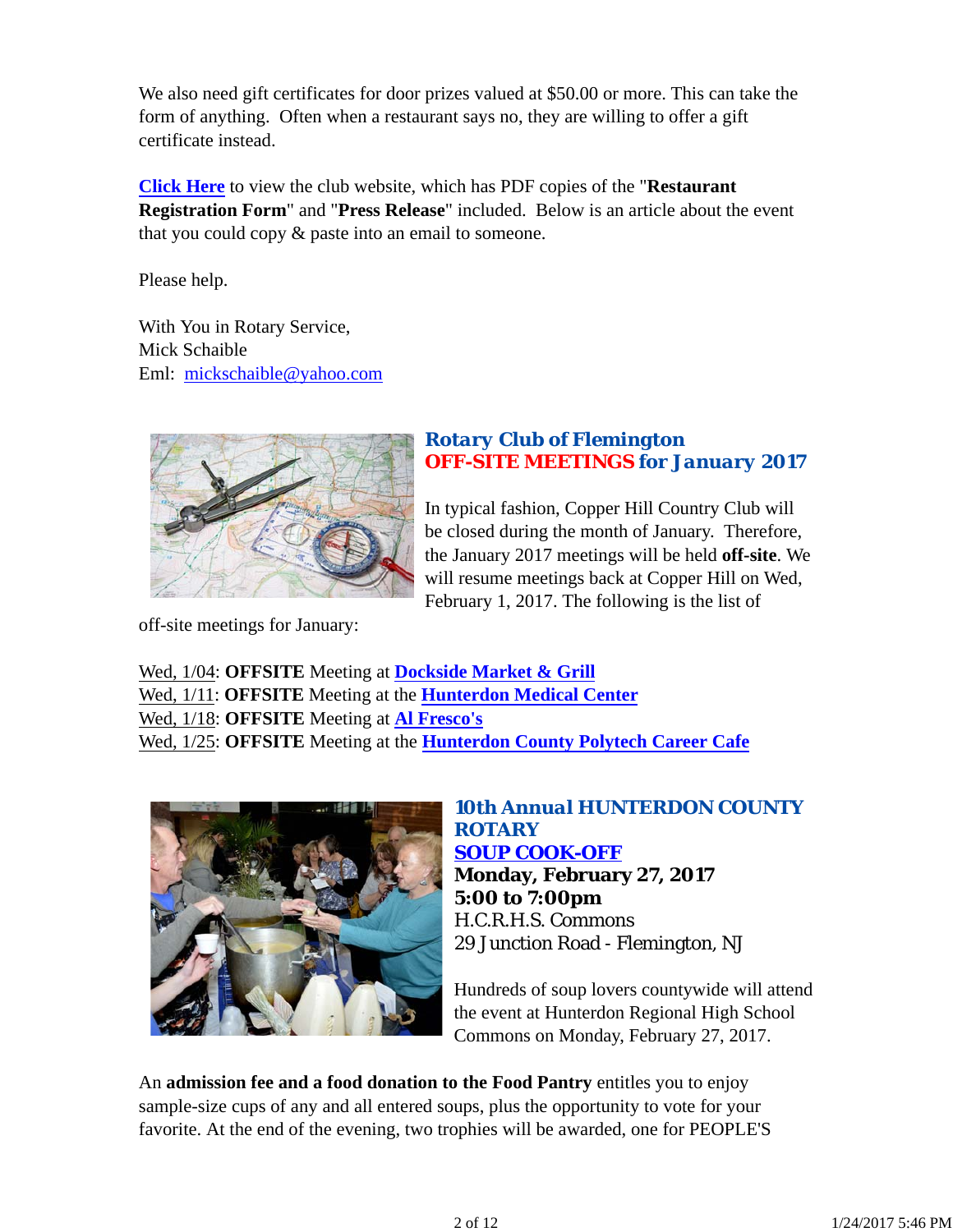CHOICE and one for JUDGE'S CHOICE and each champion will have the honor of displaying the coveted SOUPER BOWL TROPHIES in their restaurant for the year. An additional award will be presented for the BEST VISUAL PRESENTATION so be creative in your table presentation. **Click Here** to visit the website for more information.

## **Admission Cost**:

- *Ages 9 & Up*: **\$15 per person** + a **can of food** to donate to the local food pantries.
- *Ages 5 to 8*: **\$5 per person** + a **can of food**.
- *Ages 4 & Younger*: **Free**.

**CLICK HERE** to download a copy of the **Restaurant Registration Form**.

#### **RESTAURANT ENTRY DEADLINE IS Early February 2017**

A limit of 20 participating restaurants will be accepted on a first-come, first-served basis. One soup entry per restaurant.

## **YOUR PARTICIPATION HELPS FIGHT HUNGER IN HUNTERDON!!!**

All net event proceeds will be donated to the Food Pantries of Hunterdon County. The following are the Food Banks supported:

- **Delaware Valley Interfaith Council**
- **Fisherman's Mark**
- **Flemington Area Food Pantry**
- **North Hunterdon Food Pantry**
- **Open Cupboard Food Pantry**
- **Starfish Food Pantry**

## **Joint Effort by the Hunterdon County Rotary Clubs**

This event is organized and run as a joint effort by the Rotary Clubs of Flemington, Clinton Sunrise, North Hunterdon, Lambertville-New Hope, Whitehouse and the Hunterdon Horizon eClub. We are service clubs dedicated to helping people in our community and throughout the world. The event is held at the end of February in recognition of Rotary International's Anniversary, which had it's very first meeting on February 23, 1905 in Room 711 of the Unity Building in Chicago as convened by Rotary founder Paul P. Harris

Questions? Contact Event Chair, **Mick Schaible** with any questions or comments. He can be reached at **(609)460-4530** or by email at **Soup@FlemingtonRotaryNJ.org**.

# *Flemington Rotary Leadership Positions Sought* **From President D.J.**

President D.J. shared that the Rotary Club of Flemington is actively seeking persons interested in serving in leadership positions in the upcoming Rotary year. Please contact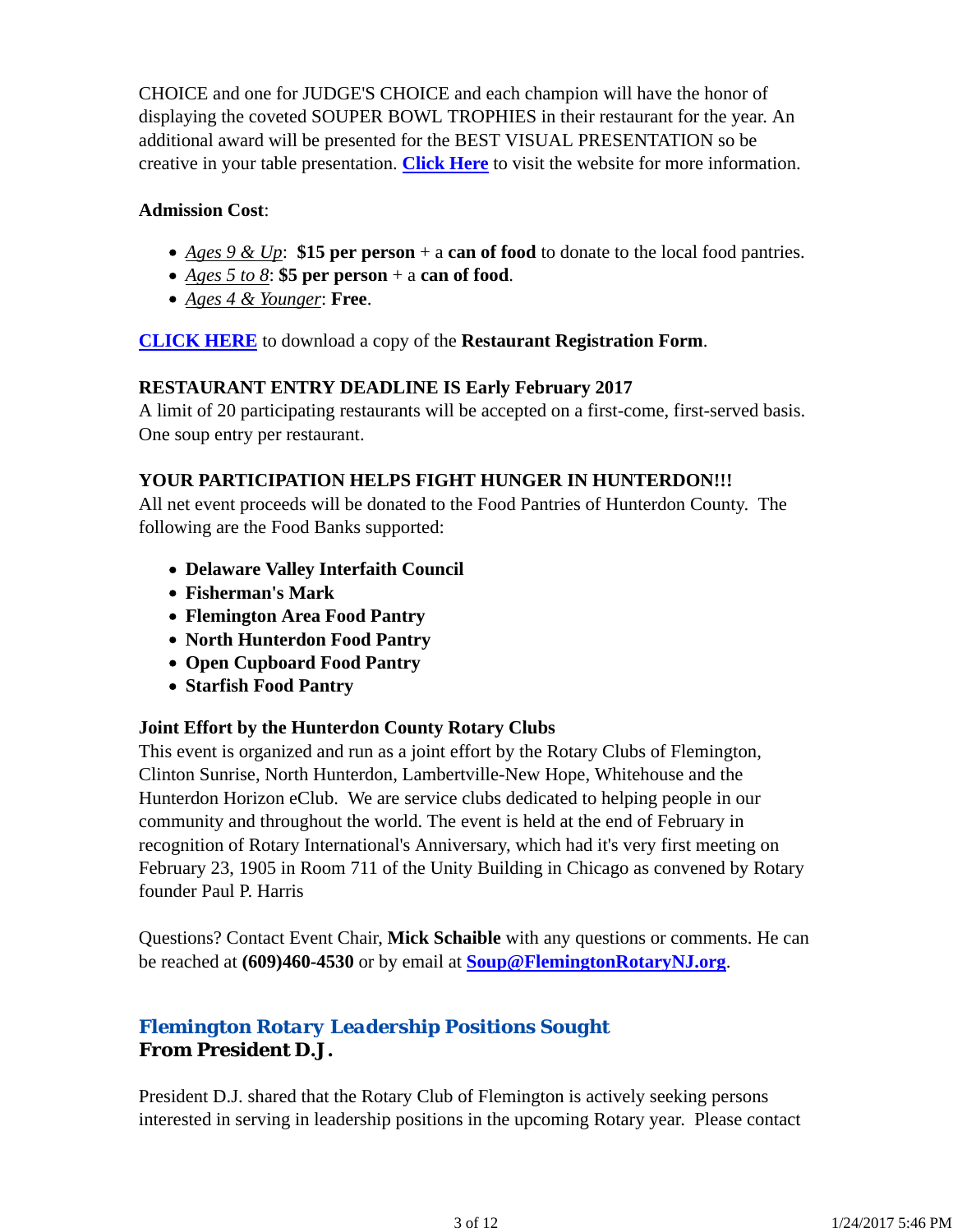President D.J. for more information! **Click Here** to generate an email to D.J.

# *MEMBERSHIP CHANGES* **As of 12/13/2016**

At the Tuesday, 12/13/2016 Flemington Rotary Board Meeting, the resignations of the following members was accepted with regrets:

- Cheryl Goldsmith.
- Bill Nastasi.
- Steve Rogow.
- Lynn Hyman.

## *Casino Night Fundraiser by the Fanwood/Scotch Plains Rotary Club* **Friday, 2/10/2017 from 7-11pm**

Dear Fellow Rotarians,

The Fanwood/Scotch Plains Rotary Club is hosting a Casino Night Fundraiser on **Friday, February 10.** We are hoping that this will become an annual event and will generate much needed funds to help support our various charitable club projects. Please join me along with my fellow club members and friends for a fun evening of dinner, gambling for prize tickets, music and cash bar. Please feel free to bring a friend or more and to forward this email to others whom you think might be interested.

The cost of admission is **\$60 per person**, which includes a buffet dinner and \$100 in casino "play money". It will be held at Immaculate Heart of Mary Church, 1571 South Martine Avenue, Scotch Plains, NJ 07076.

Doors open at 6:30 PM and gaming starts at 7PM to 11PM. If you need more information please feel free to contact me at 908-499-4782 or respond to this email.

There are two (2) ways to purchase tickets for Casino Night:

## 1. Go to **https://www.eventbrite.com/e/casino-night-fundraiser-tickets-30892354865**

Order your tickets and bring your receipt the night of the event for admission. Please note that there is a service fee of \$3.89 per ticket. For your information, this fee is for payment processing and use of the eventbrite service.

2. (OR) Tickets can be purchased through the club by cash or a check made out to FSP Rotary Club.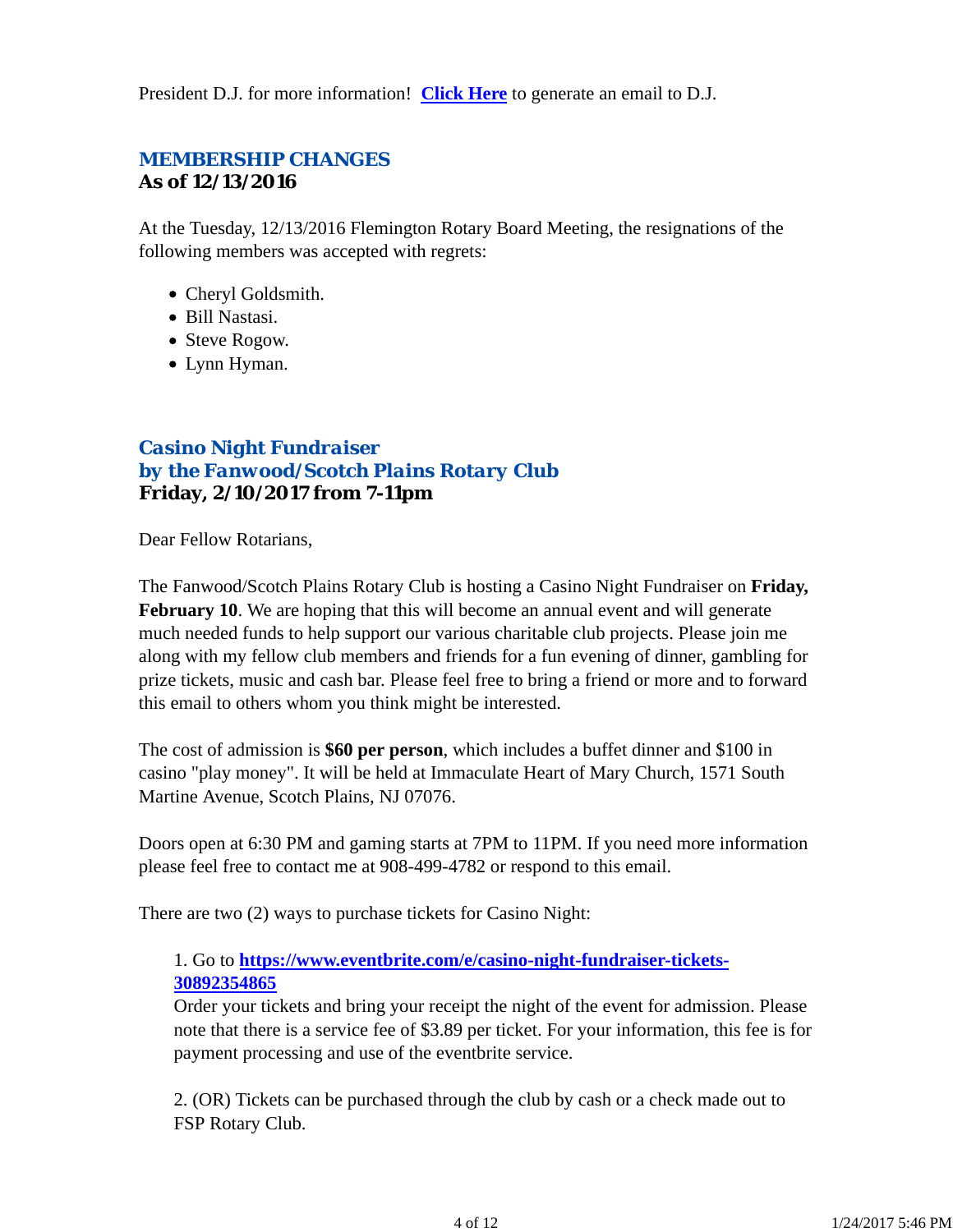If you are not able to pick up your tickets in person, please see the club member who invited you to pick up the tickets for you.

Thank you so much, Carmela Resnick, President Fanwood/Scotch Plains Rotary Club

## *The Rotary Club of New Brunswick presents RAGS TO RUNWAY - Fashion Show* **Thursday, March 2, 2017 from 6-9 PM**

Dear Fellow Rotarians,

As President of the Rotary Club of New Brunswick, I have great pleasure in advising everyone in District 7510 concerning a very exciting and new event being organized by our Club to raise funds for our Club Foundation ( to help various local projects) and for Prevent Child Abuse organization of New Jersey.

On **Thursday, March 2, 2017**, Student teams in Fashion/ Costume Design programs in High Schools and Colleges will compete in a unique fashion show. Students will create designs from materials purchased at local thrift shops. Professional designers will be the judges at this event.

The event will also have catered food by area restaurants and there will be music and other entertainment in between the fashion show segments.

The event is being held at The George Street Playhouse, 9 Livingston Avenue, New Brunswick from 6 PM to 9 PM. We are grateful to the Playhouse for making their facility available for this event free of cost.

Tickets can be purchased on line at www.georgestreetplayhouse.org for **\$60 each**.

We request you to circulate this amongst your club members. We hope you will support this event by joining us that evening - it will be a wonderful experience. You can also support the event by being one of the sponsors. The following are links to the event forms as follows:

1. **Click Here to view the Event Flyer**.

2. **Click Here to view the Event Sponsorship Opportunities**.

If you decide to join by purchasing the ticket directly , please do let me know by a short e mail so that we have an idea how many of our District Clubs will join us that evening.

Thank you and look forward to your support for raising funds for two worthy causes. If any question, pl call me at (732)469-0075 or send me an email.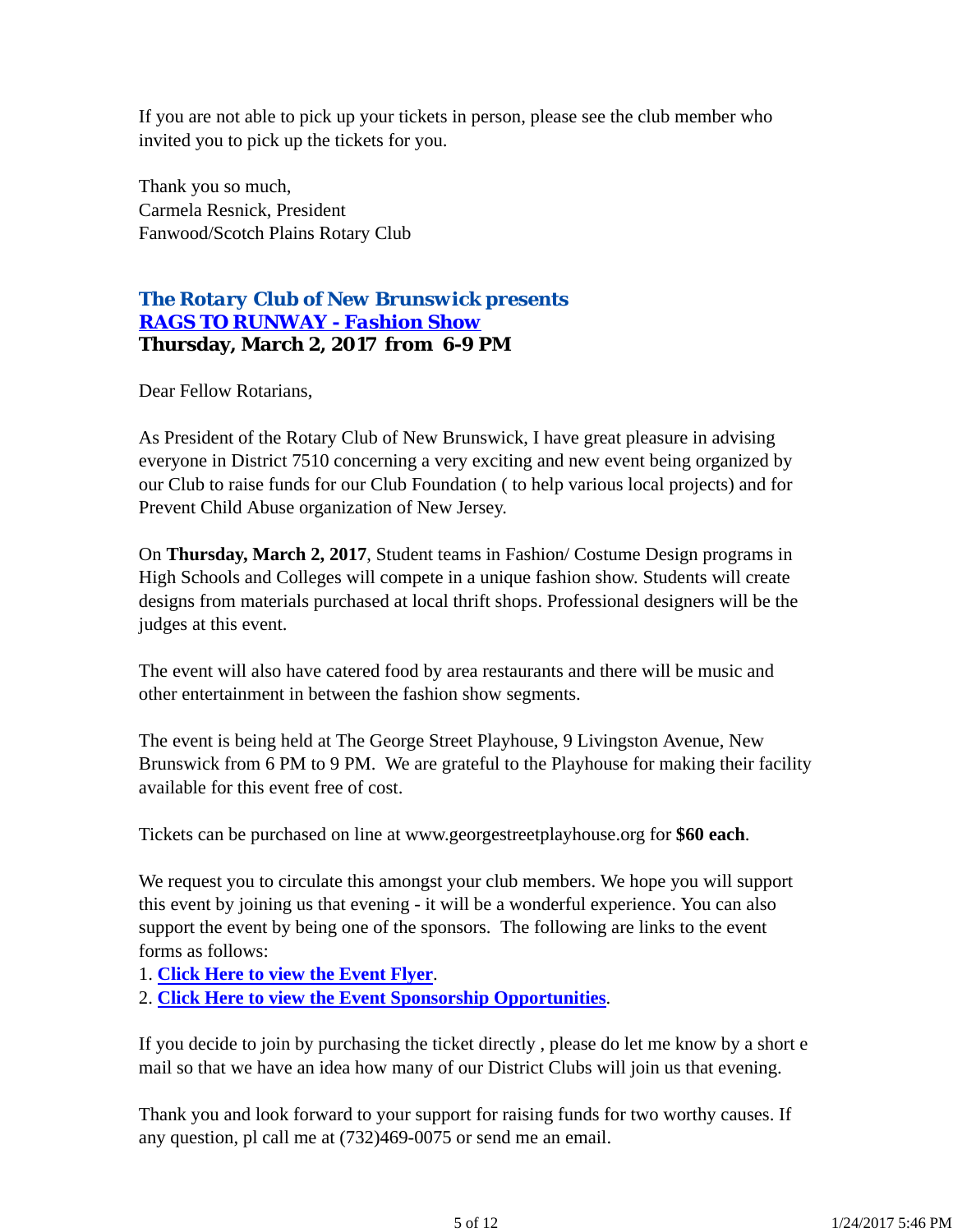Sharan Jain President, Rotary Club of New Brunswick Email: jainsh.sj@gmail.com



## *The Flemington Rotary MEMBER DIRECTORY Is Updated on the Website*

A PDF copy of the Club Directory kept on the club website, located on the password protected "**Members Only**" page. To access this, simply goto **www.FlemingtonRotaryNJ.org** and click on "Members

Only" in the upper left. The page is password protected. If you do not have the password, simply email us and request it.

If you see any updates that need to be made (a change of address, email, phone number, something is not listed correctly, etc.), please email Sandy Clark and request any changes to be made. **Click Here** to generate an email to Sandy.



# *SPEAKERS & PROGRAMS BEING SOUGHT*

Mick Schaible is looking for some ideas for upcoming meeting programs and speakers. If you have any leads, please pass them onto Mick, who will follow-up to schedule the speaker.

**Click here** to generate an email directly to Mick.



# *HUNTERDON COUNTY CHAMBER OF COMMERCE*

As you know, the Rotary Club of Flemington is a member of the H.C. Chamber of Commerce. This enables all Rotarians the ability to attend a Chamber function as a "member". If someone asks you what your business is, you would explain that you are a member representing the Rotary Club of Flemington. **Click Here** to visit the Chamber website for a listing of upcoming events.

## *ROTARY DISTRICT 7510 NEWS*

**Click Here** to read the current news from our Rotary District 7510.

## *UPCOMING DATES TO NOTE:*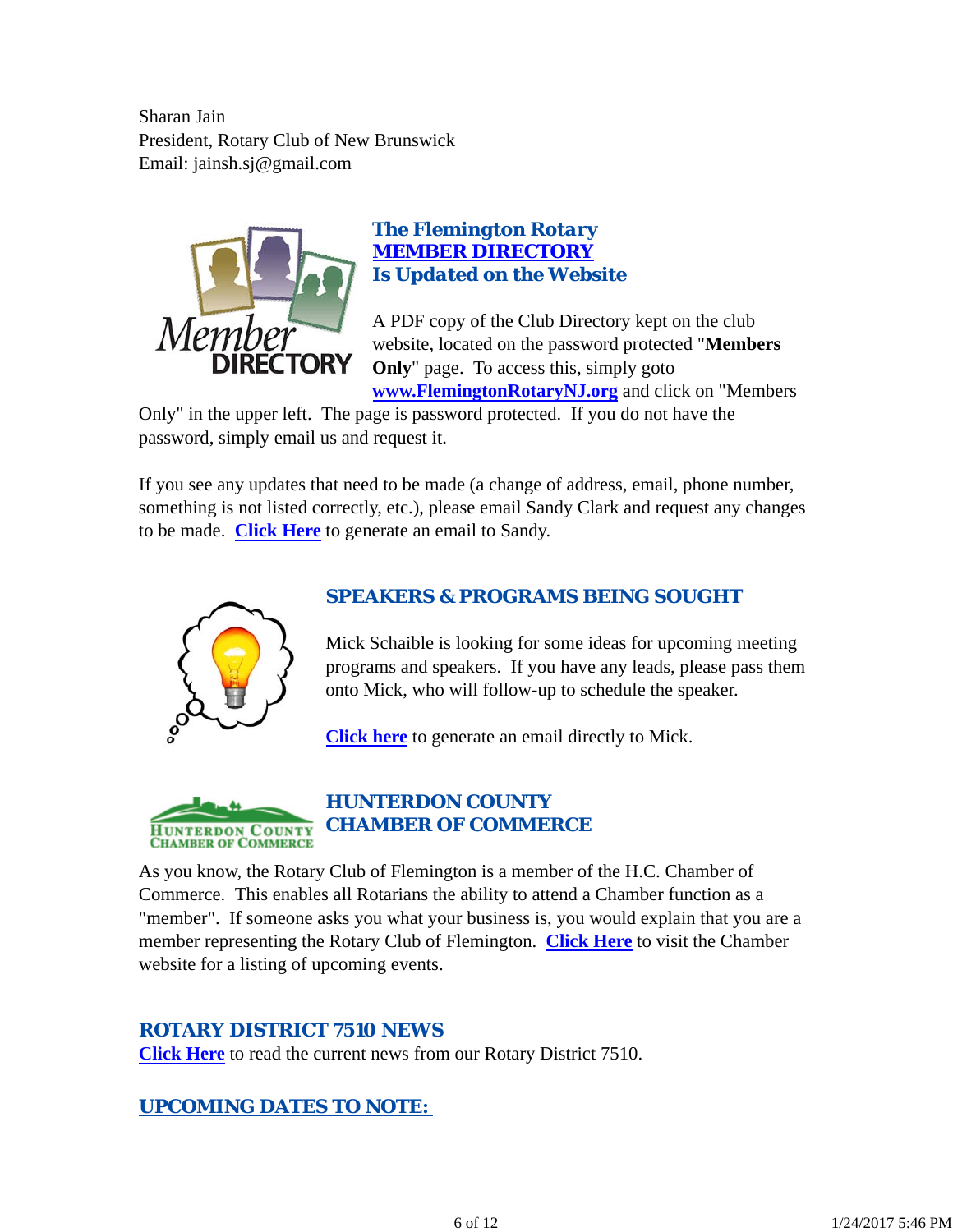## \*\***Refer to the Article Above for the list of Off-Site Meetings during the month of January 2017**.\*\*

Wed, 2/01: TBA. Wed, 2/08: Jim & Dawn Davidson: Ghosts Wed, 2/15: TBA. Wed, 2/22: TBA.

**Next RCOF Board Meeting**: To Be Announced. (Held bi-monthly). **Next Membership Meeting**: Wed, 2/8/2017 at 1:30 PM (Usually the 2<sup>nd</sup> Wed).

#### **Upcoming RCOF Club Events, Fundraisers, Fellowship Events, Etc**.:

Mon, 2/27/17: 10th Annual Hunterdon County Rotary Soup Cook-Off TBA: Bark In The Park (Dog Walk) TBA: Pedals for Progress Bicycle Collection

#### **Rotary District 7510 Events & Functions:**

3/2/17: President-Elect Training Seminar (PETS 1) 3/23 to 3/25/17: President-Elect Training Seminar (PETS 2) 5/5 to 5/7/17: District Conference at the Shawnee Inn 5/15/17: District Assembly 6/10 to 6/14/17: Rotary International Convention in Atlanta, Georgia 6/29/17: District Changing of the Guard

## *COMMITTEE LIST:*

**Click Here** to download the listing of all current Club Committee's and its members.

## *"MEMBERS ONLY" WEBSITE:*

## **Click Here for the Members Only section of the website to find:**

- 1) The "Membership Proposal Form" to propose a new member.
- 2) New Member Information.
- 3) An Online Copy of the Club Membership Directory.
- 4) A Link to All Photos Albums of the Club.

## *ROTARY WEBSITE LINKS:*

Rotary International: **www.Rotary.org** Rotary District 7510: **www.RotaryNJ.org**

## *NEARBY ROTARY CLUB MEETINGS:*

As A Rotarian, you are Welcome to attend a Rotary Club meeting anywhere in the world. Click here for the Rotary Club Locator App. Or see below for some local meetings:

#### Mondays

**Lambertville/New Hope** (6:30 pm) - Lambertville Station Restaurant; 11 Bridge Street,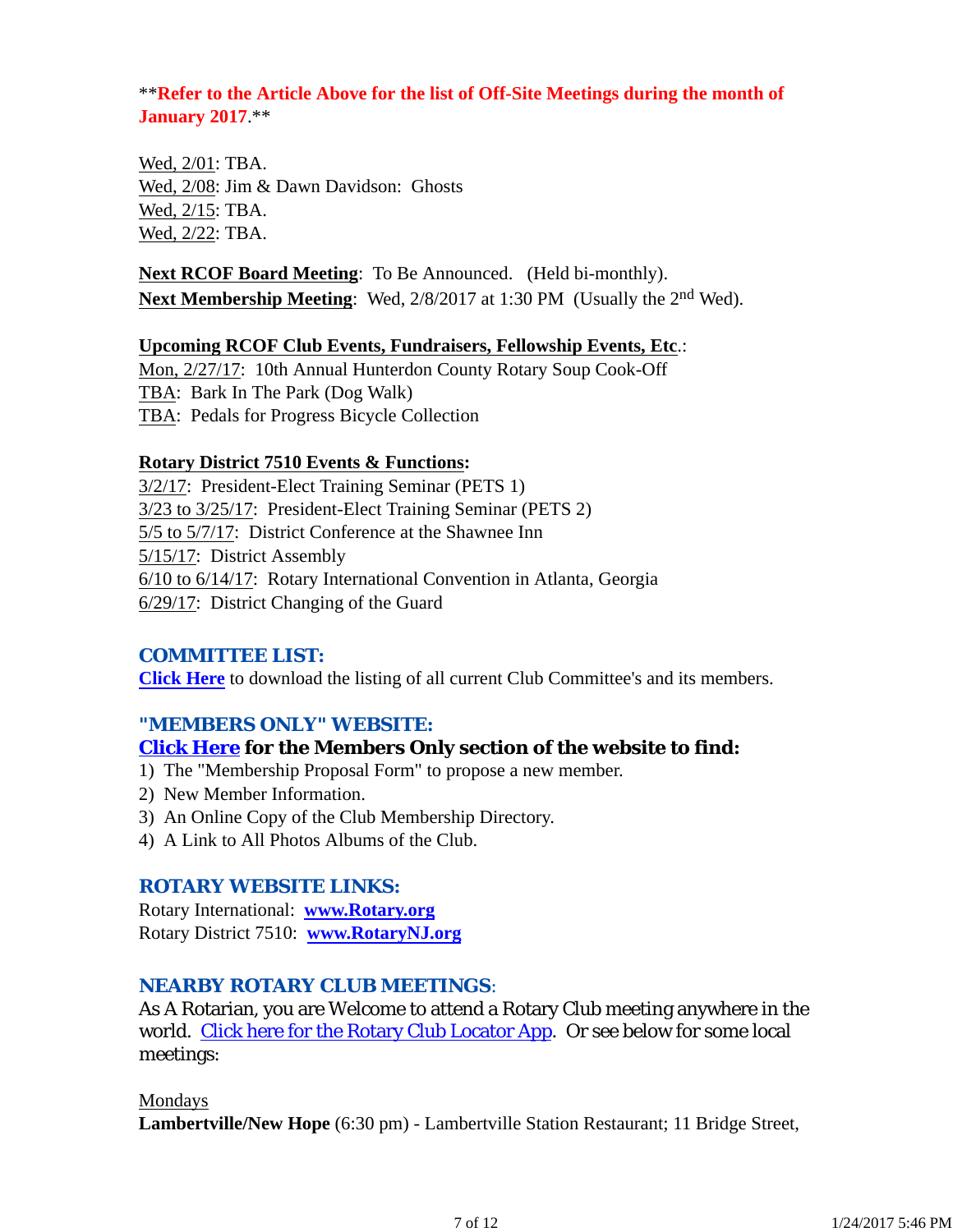Lambertville NJ 08530 **Piscataway** (12:15 pm) - Radisson Hotel; 21 Kingsbridge Road, Piscataway, NJ 08854

Tuesdays

**Whitehouse** (12:15 pm) - Max's 22; 456 Route 22 West, Whitehouse Station, NJ 08889 **Princeton** (12:15 pm) - The Nassau Club; 6 Mercer Street, Princeton, NJ 08540 **Bridgewater-Bound Brook** (12:15 pm) - Arbor Glenn; 100 Monroe St, Bridgewater 08807

## Wednesdays

**Branchburg Township** (7:30 am): Stoney Brook Grille; 1285 Route 28, North Branch, NJ 08876

**Flemington** (12:15pm): Copper Hill Country Club; 100 Copper Hill Road, Ringoes, NJ 08851

**Hillsborough Township** (6:15 pm): Pheasant's Landing; 311 Amwell Road (Rt. 514), Hillsborough, NJ 08844

## Thursdays

**Clinton Sunrise** (7:30 am): Clinton Fire Department; New Street, Clinton, NJ 08809 **Somerville/Bridgewater** (12:15 pm): Bridgewater Manor; 1251 US Highway 202/206, Bridgewater, NJ 08807

**Trenton** (12:15 pm): Freddie's Tavern; 12 Railroad Avenue, West Trenton, NJ 08628

Fridays

**North Hunterdon** (12:15 pm): Beaver Brook County Club; 25 County Club Drive, Annandale, NJ 08801

**Princeton Corridor** (12:15pm): Hyatt Regency; 102 Carnegie Center, Rt. 1 North, Princeton, NJ 08540

## eClub

**Rotary eClub of Hunterdon Horizon**: View website for meetings or online makeups.

RI President's Call for Action in **2016-2017**: **"Rotary Serving Humanity"**

# **Rotary Club of Flemington - Our 93rd Year**

Founded October 3, 1923 \* Charter #1529 \* District 7510

| <b>Club President</b> | Daniel James "D.J." Wright                      |
|-----------------------|-------------------------------------------------|
| President-Elect       | Kim Metz                                        |
| Secretary             | Karen Widico                                    |
| Treasurer, General    | <b>Bob Newland</b>                              |
| Treasurer, Lunch      | <b>Michael Goodwin</b>                          |
| <b>Board Member</b>   | <b>Mick Schaible</b> (immediate Past-President) |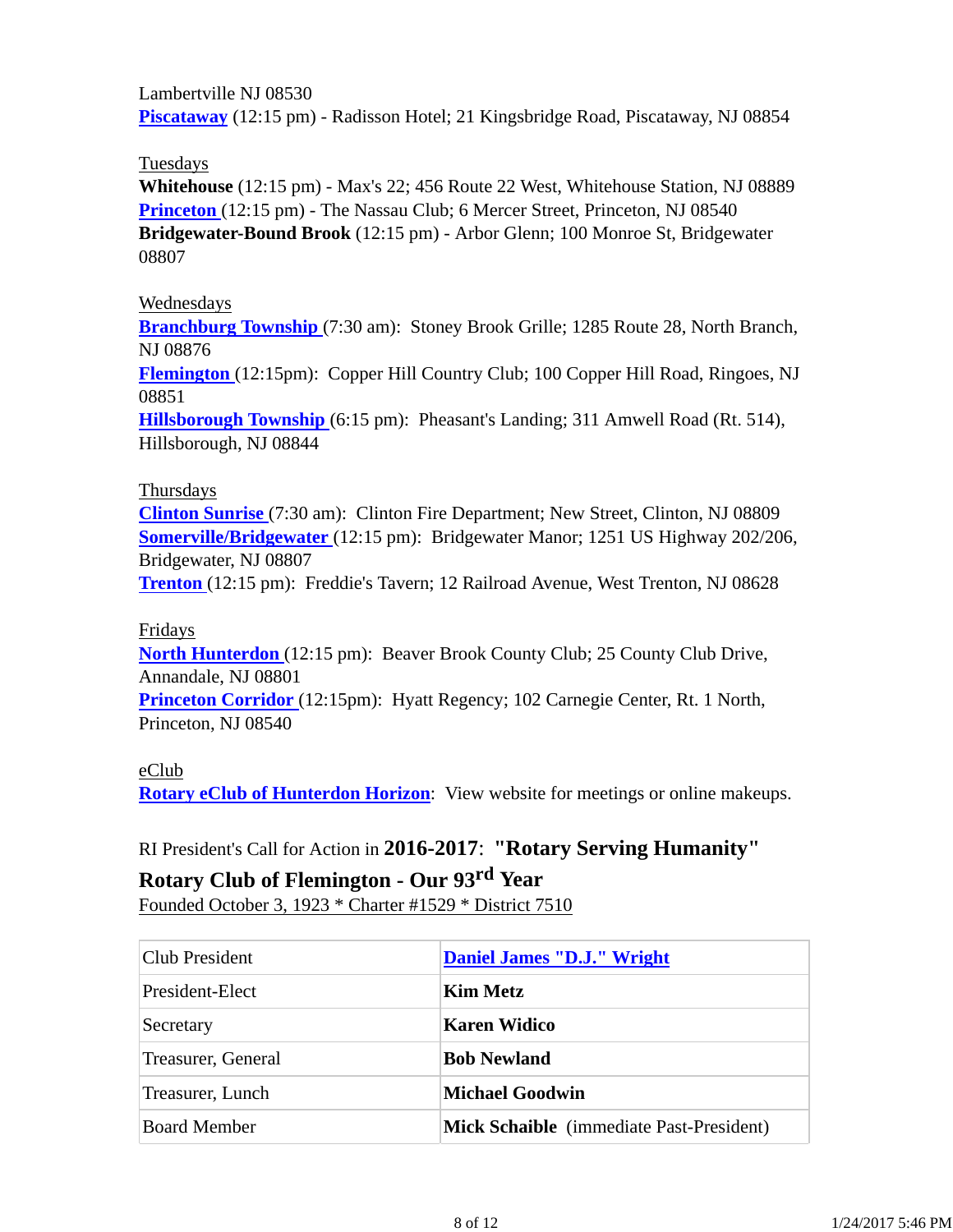| <b>Sandy Clark</b>                                |
|---------------------------------------------------|
| <b>Joe Ziegler</b>                                |
| <b>Ken Skowronek</b>                              |
| <b>John F. Germ</b> (Chattanooga, Tennessee, USA) |
| <b>Charles Minton</b> (Union, NJ)                 |
| <b>Bob Zeglarski</b> (Roselle-Rosselle Park)      |
| <b>John Shockley</b> (Hillsborough)               |
| <b>Albert Varga</b> (Lambertville-New Hope)       |
|                                                   |

Club Meetings: **Wednesday, 12:15 pm, Copper Hill Country Club** 100 Copper Hill Road, Ringoes 08551



**MISSION STATEMENT:** The mission of Rotary International is to assist and guide Rotarians and Rotary clubs to accomplish the Object of Rotary to ensure Rotary's continuing relevance and to help build a better world, emphasizing service activities by individuals and groups that enhance the quality of life and human dignity, encouraging high ethical standards, and creating greater understanding among all people to advance the search for peace in the world.

**THE OBJECT OF ROTARY:** The object of Rotary is to encourage and foster the ideal of service as a basis of worthy enterprise and, in particular, to encourage and foster:

**1st**: The development of acquaintance as an opportunity for service;

**2nd**: High ethical standards in business and professions, the recognition of the worthiness of all useful occupations, and the dignifying of each Rotarian's occupation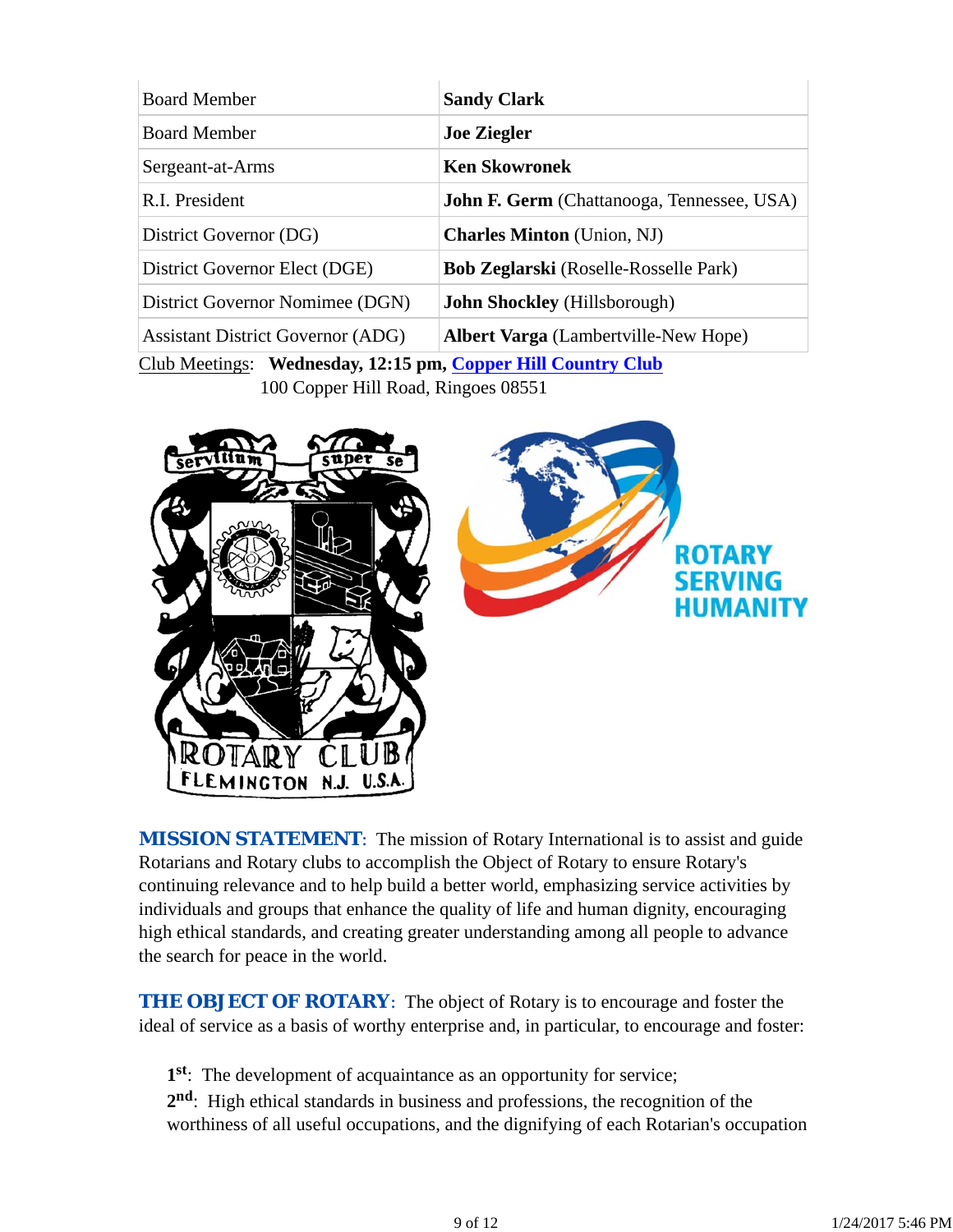as an opportunity to serve society;

**3rd**: The application of the ideal of service in each Rotarian's personal, business and community life;

**4th**: The advancement of international understanding, goodwill, and peace through a world fellowship of business and professional persons united in the ideal of service.

## **THE 4-WAY TEST:** "Of the things we think, say or do:

- **1st**: Is it the Truth?
- 2<sup>nd</sup>: Is it Fair to all concerned?
- **3rd**: Will it build goodwill and better friendships?
- **4th**: Will it be beneficial to all concerned?"

## *ROTARY's AVENUE'S OF SERVICE*:

**1)** Through **Club Service**, we have fun, build lasting friendships, and make sure that our club runs well.

**2)** Through **Vocational Service**, we volunteer our professional skills to serve others and promote integrity in everything we do.

**3)** Through **Community Service**, we address local needs and work with our community to bring lasting improvements.

**4)** Through **International Service**, we meet humanitarian needs around the globe and promote world understanding and peace.

**5)** Through **Youth Service**, we work with young people to help them become the next generation of leaders, visionaries, and peacemakers.

# **2016-2017 CLUB MEMBER ROSTER Rotary Club of Flemington, NJ**

Current Number of Members: 38

| <b>Rotarian</b>                   | <b>Member Since</b> | <b>Classification</b>           |
|-----------------------------------|---------------------|---------------------------------|
| Black, Bruce B.                   | 2007                | <b>Health and Fitness</b>       |
| Bohler, Herbert C. (Herb)         | 1977                | <b>Specialty Advertising</b>    |
| <b>Boynton, Adam</b>              | 2016                | <b>Church / Social Services</b> |
| Chittenden, Robert L. (Bob)       | 2003                | M.E.F.P. Consulting Engineering |
| Clark, Arthur L. (Sandy)          | 1987                | Printing                        |
| Davidson, James G. (Jim)          | 2002                | <b>Rubber Products</b>          |
| del Campo, Ann                    | 2016                | <b>Scientist &amp; Farmer</b>   |
| Ferrari, Frederick J. (Fred)      | 1964                | Orthodontia                     |
| Fisher, Charles H. (Charlie)      | 1961                | <b>Funeral Services</b>         |
| Fisher, Thomas H. (Tom)           | 2012                | Property & Casualty Insurance   |
| <b>Goodwin, Michael S.</b>        | 2016                | <b>Youth Development</b>        |
| Harrison, Jeffrey (Jeff)          | 1996                | Psychotherapy                   |
| Kamnitsis, Christopher P. (Chris) | 2001                | <b>Financial Planning</b>       |
| <b>Kritharis, Nikolaos (Nik)</b>  | 2016                | <b>Dentistry</b>                |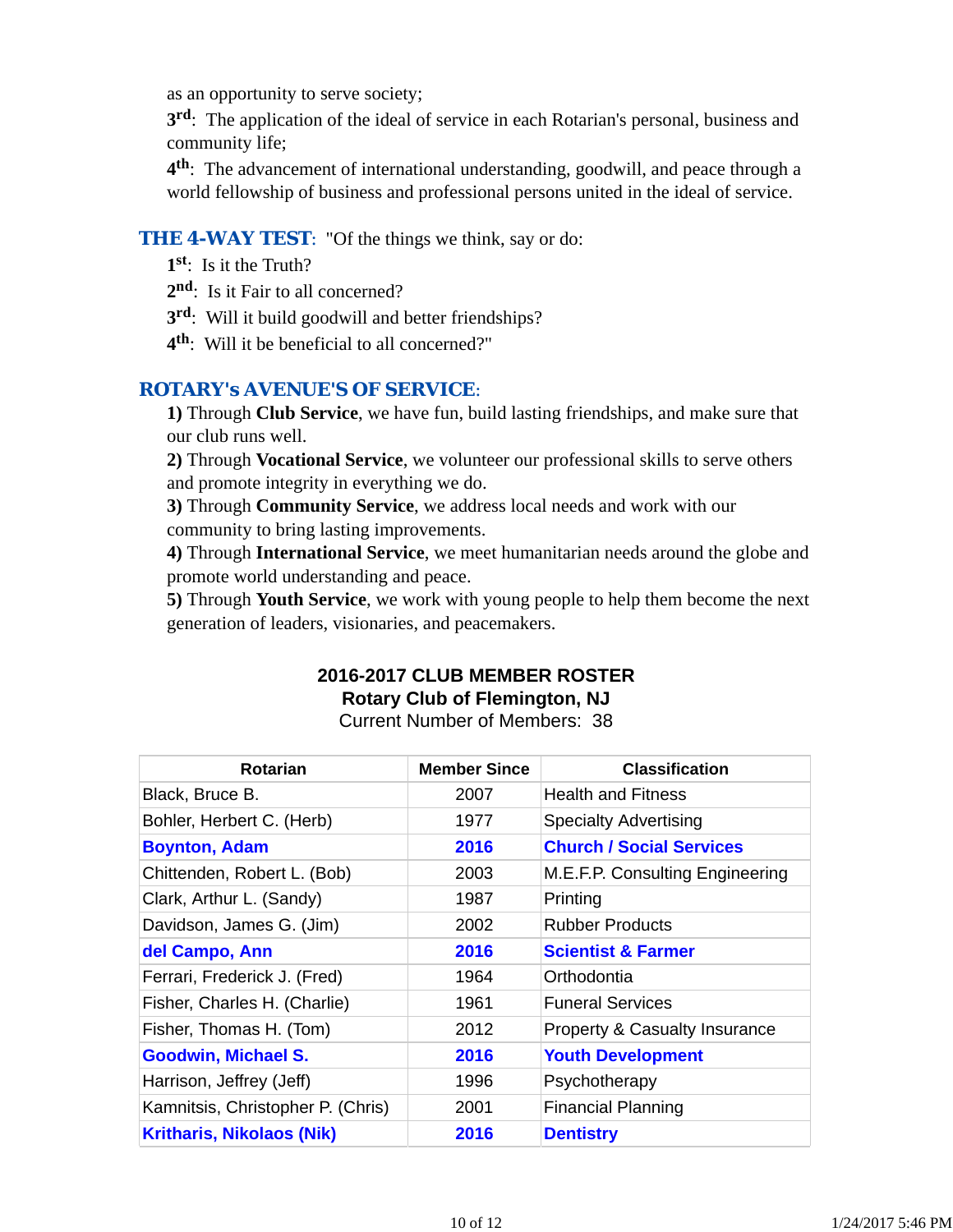| Liebross, Ira                  | 1997 | <b>Family Medicine</b>            |
|--------------------------------|------|-----------------------------------|
| Loew, Darren                   | 2002 | <b>Orthodontics</b>               |
| Martin, Teresa (Terry)         | 1993 | Solid Waste/Recycling             |
| Mazujian, Harry                | 2004 | Clergy                            |
| McWilliams, Nancy              | 1992 | Psychotherapy                     |
| Metz, Kim                      | 2007 | <b>Technical Education</b>        |
| Muller, George D.              | 1964 | <b>Cut Glass Manufacturing</b>    |
| Newland, Robert D. (Bob)       | 1998 | Insurance                         |
| Ownes, Terry M.                | 1987 | <b>Floor Covering</b>             |
| Phelan, Christopher J. (Chris) | 2009 | <b>Chamber Of Commerce</b>        |
| Randolph, R. Wayne             | 1982 | <b>Veterinary Medicine</b>        |
| Ruberto, Johanna S.            | 2016 | <b>High School Administration</b> |
| Schaible, R. Michael (Mick)    | 1998 | <b>Appraisal Services</b>         |
| Skowronek, Kenneth J. (Ken)    | 1994 | <b>Family Law</b>                 |
| Sollner, Richard F. (Dick)     | 1962 | Air Transportation                |
| Stothoff, Richard H. (Dick)    | 1966 | Sanitary Engineering              |
| Vera, Allan S.                 | 2016 | <b>Investment Advisor</b>         |
| Widico, Karen A.               | 1997 | <b>Public Health Services</b>     |
| Williams, Gwen                 | 1991 | Purchasing/Manufacturing          |
| Wise, Robert (Bob)             | 1992 | <b>Hospital Administration</b>    |
| Woske, Harry                   | 1977 | Cardiology                        |
| Wright, Daniel J. (D.J.)       | 2003 | <b>Funeral Services</b>           |
| Ziegler, Joseph E. (Joe)       |      |                                   |
|                                | 1988 | <b>Investment Advisor</b>         |

Yours in Rotary Service! Bob Chittenden

**Rotary Club of Fleminton, NJ** PO Box 751 - Flemington, NJ 08822 www.FlemingtonRotaryNJ.org

Providing "Service Above Self" Since 1923



Rotary Club of Flemington, NJ, USA, PO Box 751, Flemington, NJ 08822

SafeUnsubscribe™ {recipient's email} Forward this email | Update Profile | About our service provider Sent by bchittenden@jarengineering.com in collaboration with